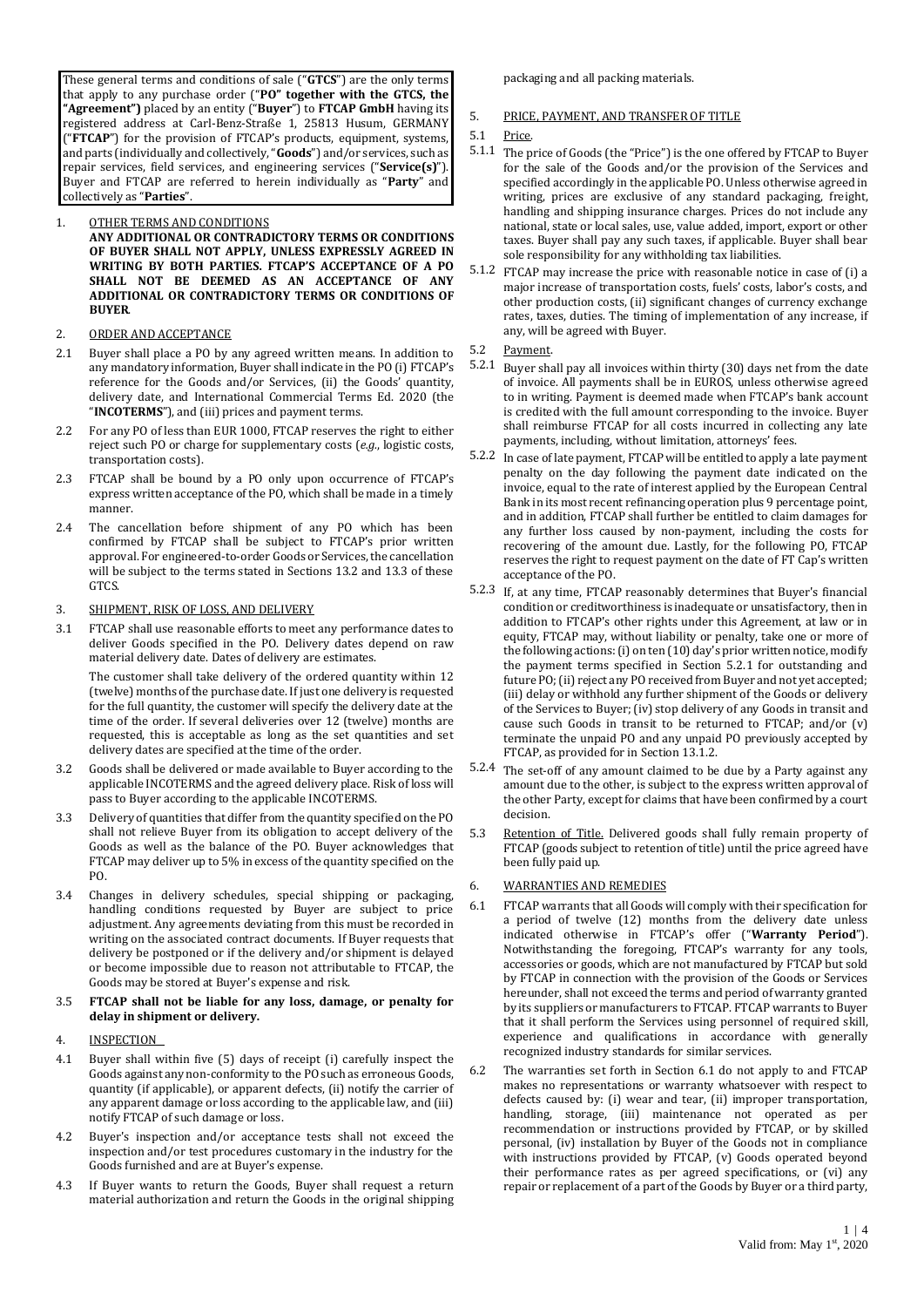without FTCAP's prior written authorization ("Warranty Exclusions").

- 6.3 The warranties set forth in Section 6.1 apply provided that (a) FTCAP is notified in writing by Buyer within thirty (30) days after discovery of defects; (b) at FTCAP's option, either Buyer returns the defective Goods to FTCAP at Buyer's expense, or provides FTCAP with access to the Goods on Buyer's site as stated in Section 6.4; and (c) FTCAP's examination of such Goods shall disclose that such defects or failures have not been caused by any of the Warranty Exclusions.
- 6.4 FTCAP's sole and maximum liability for breach of the warranty stated in Section 6.1 is limited to the obligation, at FTCAP's sole discretion, to repair, replace or reimburse Buyer for the purchase price of any Goods or Services delivered hereunder which is found by FTCAP to be defective under the terms of these warranties, including costs of disassembly and reassembly works.
- 6.5 **TO THE EXTENT PERMITTED BY APPLICABLE LAW, SECTION 6.4 SETS FORTH FTCAP'S ENTIRE LIABILITY AND BUYER'S SOLE AND EXCLUSIVE REMEDIES FOR ANY BREACH OF THE WARRANTIES SET FORTH IN SECTION 6.1, AND BUYER WAIVES ALL OTHER REMEDIES, STATUTORY OR OTHERWISE. FTCAP'S OBLIGATION TO HONOR THE WARRANTY HEREIN IS CONTINGENT UPON FTCAP'S RECEIPT OF PAYMENT IN FULL FOR THE GOODS OR SERVICES ENTITLED TO THIS WARRANTY.**
- 6.6 **EXCEPT FOR THE WARRANTIES SET FORTH IN SECTION 6.1, FTCAP MAKES NO WARRANTIES, EITHER EXPRESS OR IMPLIED, INCLUDING BUT NOT LIMITED TO ANY WARRANTY OF MERCHANTABILITY, NON-INFRINGEMENT, SATISFACTORY QUALITY, ACCURACY, OR FITNESS FOR A PARTICULAR PURPOSE, OR ANY EXPRESS OR IMPLIED WARRANTY ARISING OUT OF TRADE USAGE OR OUT OF A COURSE OF DEALING OR COURSE OF PERFORMANCE**.
- 7. INTELLECTUAL PROPERTY
- 7.1 FTCAP is and shall remain the owner of any and all right, title, and interest in any and all intellectual property rights to the Goods and Services, without limitation, including all know-how, invention, patent, design, drawings, plan, samples, specifications made or developed, trademarks, and copyrights ("**Background IP**"). Subject to payment of all monies due for the corresponding Goods and Services, FTCAP grants Buyer a limited, non-exclusive, nontransferable, non-sublicensable (except to end-customers), and revocable license to use its Background IP for the sole purpose of using the Goods and Services or incorporating the Goods or Services in the end-customer's application in order to use and operate the Goods or Services.
- 7.2 All goodwill associated with any FTCAP's trademarks inures solely to FTCAP, and Buyer shall take no action to damage the goodwill associated with FT Cap's trademarks or FTCAP.
- 7.3 FTCAP's grant of rights to Buyer hereunder is made with full reservation by FTCAP of any and all rights not expressly granted herein.
- 8. INDEMNIFICATION
- 8.1 FTCAP will defend at its own expense any claim against Buyer brought by a third party to the extent that the action is based upon a claim that any Goods or Services infringe any third-party intellectual property rights and FTCAP will pay those costs and damages finally awarded against Buyer by a court of competent jurisdiction or competent arbitration court in any such action that are specifically attributable to such claim or those costs and damages agreed to in a monetary settlement of such action.
- 8.2 FTCAP's obligations in this Section are subject to the conditions that: (i) FTCAP is notified promptly in writing by Buyer of any claim; (ii) Buyer does not make any acknowledgement of liability of which it seeks to be indemnified under this Section; (iii) FTCAP has sole conduct, authority, and control of the defense and all negotiation for any settlement or compromise thereof; and (iv) Buyer provides FTCAP with all information and reasonable assistance to handle the defense or settlement of the claim.
- 8.3 Notwithstanding anything to the contrary contained herein, FTCAP shall have no obligation to indemnify Buyer with respect to any claim relating to, based on, or arising out of: (i) any modification or servicing made to the relevant Goods or Services by Buyer or any third party without FTCAP's approval; (ii) the combination, integration, application, operation or use of the relevant Goods or Services with any equipment, device, apparatus, program, code or

data that is not manufactured, provided, indicated as being compatible with the Goods or Services or developed by FTCAP, and where such combination, integration, application, operation or use is the object of the claim; (iii) any use not intended by FTCAP; (iv) claims in issued patents that are essential or necessary to implement an industry standard promulgated by a recognized industry trade group or standard setting organization; (v) Buyer's failure to use materials or instructions provided by FTCAP which would have rendered the relevant Goods, Services or their use non-infringing; and (vi) the continued sale, distribution, or use of the relevant Goods or Services after Buyer has been provided with and fails to implement modifications or updates that would have avoided the alleged infringement within a reasonable time period or after FTCAP has terminated the PO involving the relevant Goods or Services as per Section 8.4.

- 8.4 Should the relevant Goods or Services become (or in FTCAP's opinion be likely to become) the subject of any infringement claim, FTCAP will have the option, at its sole discretion: (i) to procure for Buyer the right to continue using the relevant Goods or Services; (ii) replace the relevant Goods or Services with a substantially equivalent noninfringing product; (iii) modify the relevant Goods or Services so it becomes non-infringing; or (iv) if solutions stated in (i), (ii), and (iii) are not technically and/or commercially feasible or suitable, terminate immediately, in whole or in part, the applicable Agreement involving the relevant Goods or Services and reimburse Buyer for the Goods' or Services' purchase price.
- 8.5 **To the extent permitted by applicable law, this section 8 and the section 9 below set FTCAP's entire liability and Buyer sole and exclusive remedy for any intellectual property rights claims relating to the Goods, and Buyer waives all other remedies, statutory or otherwise.**

#### 9. LIMITATION OF LIABILITY

9.1 Neither Party shall be liable to the other Party and any third party under these GTCS and any PO hereunder (whether such liability is based on contract, tort (including negligence), strict liability, other tort theory, contribution, breach of warranty, or other legal or equitable theory) for any special, indirect, incidental damages, or any damages for lost profits, loss of data, loss of production, loss of revenue, loss of interruption of business, arising out of or relating to these GTCS, even if a party has been advised or should have known of the possibility of such damages.

Regardless of the legal basis, FTCAP shall remain liable for damages in the event of wilful misconduct or gross negligence within the scope of legal liability. In the event of ordinary negligence, FTCAP shall only be liable subject to a milder standard of liability in accordance with statutory provisions:

- a) for damages resulting from injury to life, limb or health,
- b) for damages resulting from the breach of an essential contractual obligation; however, FTCAP's liability shall be limited to the reimbursement of the foreseeable, typically occurring damages. The limitations of liability resulting from para. 2 shall also apply to breaches of duty by persons whose fault FTCAP is responsible for in accordance with statutory provisions.
- 9.2 To the extent permitted by applicable law, FTCAP shall not be liable for damages arising from or in connection with the misuse of Goods or Services by Buyer, its employees, customers or others.
- 9.3 **To the extent permitted by applicable law, in no event shall FTCAP's maximum liability for any claim arising hereunder, whether arising out of or related to breach of contract, (including negligence) or otherwise, exceed the lesser of the following amounts: (i) the amount paid by the buyer for the PO under which the claim arises; (ii) in case of engineered-to-order Goods or Services, the total amount paid by Buyer to FTCAP during the twelve months preceding the date on which FTCAP receives the Claim ; or (iii) in case of blanket purchase order, the amount paid by Buyer for the Goods or Services underlying the claim, regardless of the amount of the blanket purchase order and where " blanket purchase order" means a purchase order, which provides a framework of agreed terms under which the Goods will be delivered subject to a subsequent order.**
- 10. CONFIDENTIALITY
- 10.1 "**Confidential Information**" means all information, processes, knowhow, ideas, specifications, and documentation which either Party may have imparted to the other relating to the Goods or Services or to each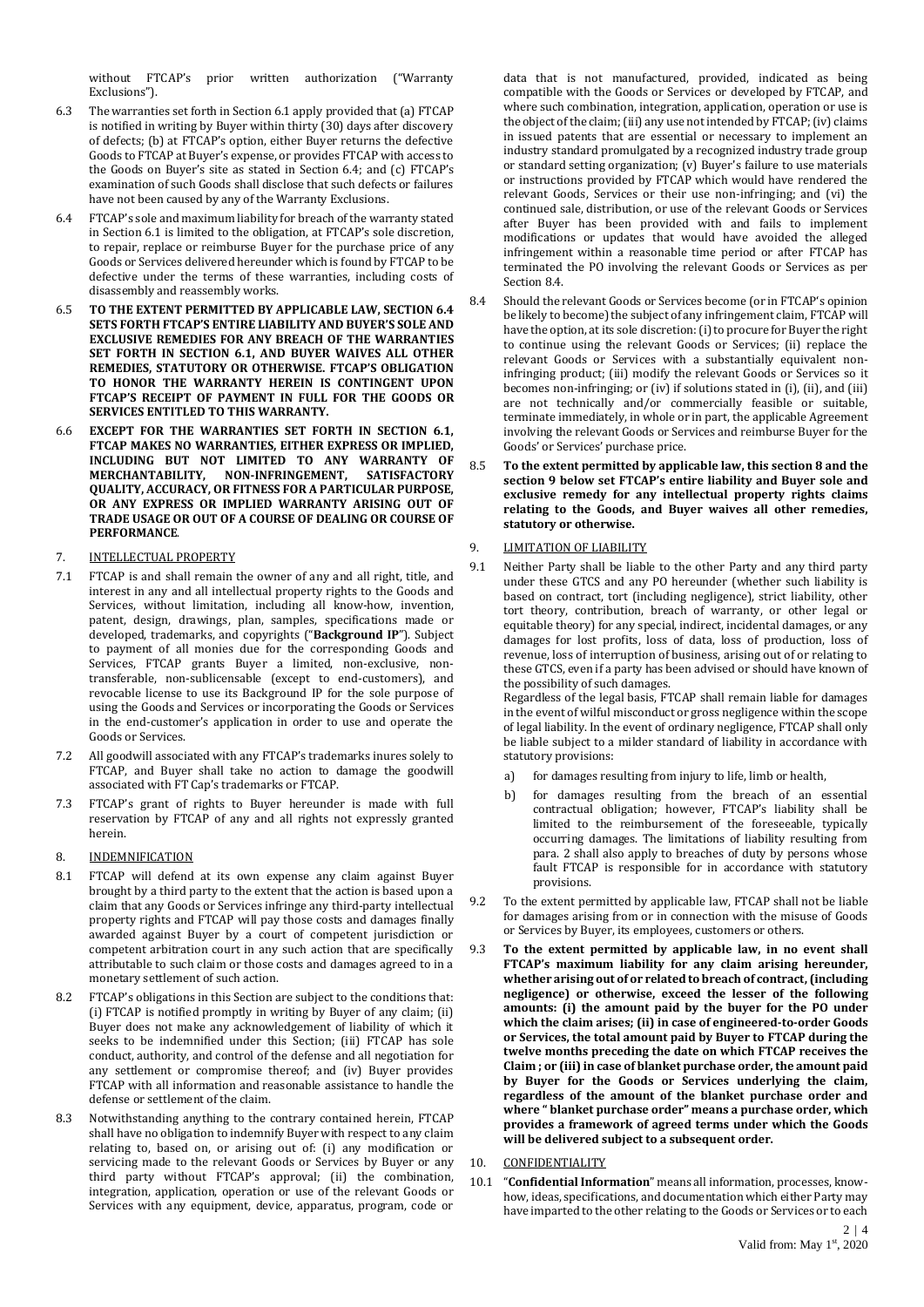Party's business and which relates to the subject matter of this Agreement and includes among others, the price, specifications, and the design of the Goods or Services, information relating to the personnel, policies, clientele or business strategies of either Party, and any information relating to the terms upon which the Goods or Services are to be sold under these GTCS and PO. Notwithstanding the foregoing, the following shall not be considered as Confidential Information hereunder any information that: (i) is already in possession of the receiving Party at the time of disclosure by the disclosing Party and continues to be held in confidence in accordance with the terms on which it was obtained; (ii) is or subsequently comes into the public domain through no fault or action or failure to act on the part of the receiving Party; (iii) is lawfully obtained by the receiving Party from a third party having the right to disclose it; or (iv) is independently developed by the receiving Party without use of any Confidential Information of the disclosing Party.

- 10.2 The Parties shall refrain from disclosing and prevent their employees, agents or legal successors from revealing to any third party any Confidential Information regarding the other Party, without its prior written approval. Each Party shall use the other Party's Confidential Information solely to perform under this Agreement.
- 10.3 The provisions of this Section 10 will remain in force for a period of (5) years from the date of termination of the Agreement.

## 11. FORCE MAJEURE

- 11.1 Neither Party shall be liable for delay in performance or failure to perform in whole or in part its obligation under this Agreement or to be in breach of this Agreement due to causes beyond the reasonable control of such Party and/or any event of Force Majeure. "**Force Majeure**" means any cause existing or future, which is beyond a Party's reasonable control including but not limited to acts of God, storm, fire, flood, earthquake, strike, lock-out or any combination of workmen which may interfere with the commencement or progress of the work, equipment failures, interruptions of/or delay in transportation, or power, energy failures, steelworks stoppages, shortages of raw materials, faulty castings or forging, embargo, prohibition of trade, sabotage, interference by civil or military authorities, acts (including delay or failure to act), regulations or orders of any governmental authority, acts of war (declared or undeclared), hostilities.
- 11.2 In the event provided under Section 11.1, the period of performance for FTCAP shall be extended by the duration of said cause, provided, however, if any such delay shall continue for more than thirty (30) days, then FTCAP may cancel the affected PO by written notice to the other party at any time, without incurring any liability toward Buyer.
- 12. COMPLIANCE WITH LAWS AND CODE OF ETHICS
- 12.1 The Buyer is responsible for compliance with all laws and regulations regarding import, transport, storage and use of the goods. Buyer shall maintain in effect all the licenses, permissions, authorizations, consents and permits that it needs to carry out its obligations under this Agreement. Buyer shall comply fully with all export and import laws of all countries involved in the sale of the Goods under this Agreement or any resale of the Goods by Buyer, including, without limitation EU and US export and import control laws. Buyer further agrees to accept and assumes all responsibility for shipments of the Goods requiring any government import clearance. FTCAP may terminate this Agreement if any governmental authority imposes antidumping or countervailing duties or any other penalties on the Goods or Services.
- 12.2 Dedicated to sustainability and responsible commercial practices, the FTCAP Group attaches great importance to labour, competition, anticorruption and money-laundering legislation and has joined the United Nation Global Compact. FTCAP requires its suppliers and customers to comply with its Code of Ethics and to maintain a corporate policy that will respect the commitments of the United Nation Global Compact by applying the ten principles of the Global Compact regarding Human Rights, Labour Laws, Environment and anti-corruption to themselves and their own suppliers and customers. To consult these principles visit the following website: [http://www.unglobalcompact.org.](http://www.unglobalcompact.org/) To consult the FTCAP Code of Ethics visit the following website: Ethics visit the following website: [https://www.mersen.com/sites/default/files/inline-files/2017-07](https://www.mersen.com/sites/default/files/inline-files/2017-07-en-mersen-code-of-ethics.pdf) [en-mersen-code-of-ethics.pdf](https://www.mersen.com/sites/default/files/inline-files/2017-07-en-mersen-code-of-ethics.pdf)
- 12.2 The Goods, including any software, documentation, and any related technical data included with, or contained in, such Goods, and any products utilizing any such Goods, software, documentation, or

technical data (collectively, "**Regulated Goods**") may be subject to US export control laws and regulations, including the Export Administration Regulations and the International Traffic in Arms Regulations. Buyer shall not, and shall not permit any third parties to, directly or indirectly, export, re-export, or release any Regulated Goods to any jurisdiction or country to which, or any party to whom, the export, re-export, or release of any Regulated Goods is prohibited by applicable federal or foreign law, regulation, or rule. Buyer shall be liable for any breach of this Section 12.3 by its, and its successors' and permitted assigns', parent, affiliates, employees, officers, directors, partners/members/shareholders, customers, agents, distributors, resellers, or vendors. Buyer shall comply with all applicable federal and foreign laws, regulations and rules, and complete all required undertakings (including obtaining any necessary export license or other governmental approval), prior to exporting, re-exporting, or releasing any Regulated Goods.

- 12.3 Buyer's failure to comply with the terms of this Section shall constitute a material breach.
- 13. TERMINATION
- 13.1 Termination for breach.
- 13.1.1 In addition to any rights or remedies available under the Agreement, at law, and equity, either Party shall have the right to terminate a PO immediately at any time by giving notice in writing to the other Party with effect from the date specified in such notice: (i) if the other Party commits a material breach of any of its obligations under the Agreement which is not capable of remedy; (ii) if the other Party has committed a material breach of any of its obligations under the Agreement which is capable of remedy but which has not been remedied within a period of thirty (30) days following receipt of written notice to do so; (iii) if the other Party (a) makes or seeks to make a general assignment for the benefit of its creditors, or (b) applies for or has appointed a receiver, trustee, custodian or similar agent appointed by order of any court of competent jurisdiction to take charge of or sell any material portion of its property or business; or (iv) pursuant to Section 11 (Force Majeure).
- 13.1.2In addition to any rights or remedies available under the Agreement, at law, and equity, FTCAP may terminate a PO and any unpaid PO previously accepted by FTCAP if Buyer fails at any time to pay any amount due and payable to FTCAP under the relevant PO and such failure continues for thirty (30) days after Buyer's receipt of written notice of non-payments.
- 13.2 Termination for convenience. For engineered-to-order Goods or Services, Buyer may elect to terminate the PO without cause, upon reasonable prior written notice; provided that Buyer may not terminate a PO from achievement of certain milestone as indicated in the PO acceptance. If the production of the goods has already been started or the goods have already been completed, there is no possibility of cancellation by the customer. Already finished goods will be handed over to the customer no later than 3 months from the date of completion.
- 13.3 Amounts payable to FTCAP. In the event of a termination under Section 13.2, Buyer shall pay FTCAP for: (i) any applicable nonrecurring expenses, such as without limitation, R&D, tooling; (ii) any unpaid work previously delivered to Buyer or fully completed by the time FTCAP receives Buyer's notification of termination; (iii) the amount for any work under progress at the time FTCAP receives Buyer's notification of termination, corresponding to a percentage of the price to be paid for the ongoing milestone and equal to the percentage of completion of the work; and (iv) all costs incurred by FTCAP, such as without limitation, costs for raw materials, services, which were acquired to complete the work according to the agreed schedule and were not used at the time FTCAP receives Buyer's notification of termination, and which cannot be resold to its supplier or any third party, nor be used by FTCAP for itself or for other customers. If there is a possibility of using the raw materials and/or services for other customers, FTCAP reserves the right to charge a cancellation fee of 15% of the order amount. FTCAP will issue an invoice corresponding to the amounts stated in this Section, less any down payment or other partial payments already made by Buyer. Buyer shall pay such invoice according to the agreed payment terms. Upon completion of payment, FTCAP shall deliver all the corresponding works and raw materials according to the applicable INCOTERMS hereunder. Risk of loss to such works and raw materials will pass to Buyer upon delivery. Title will pass to Buyer upon full payment of the invoice.